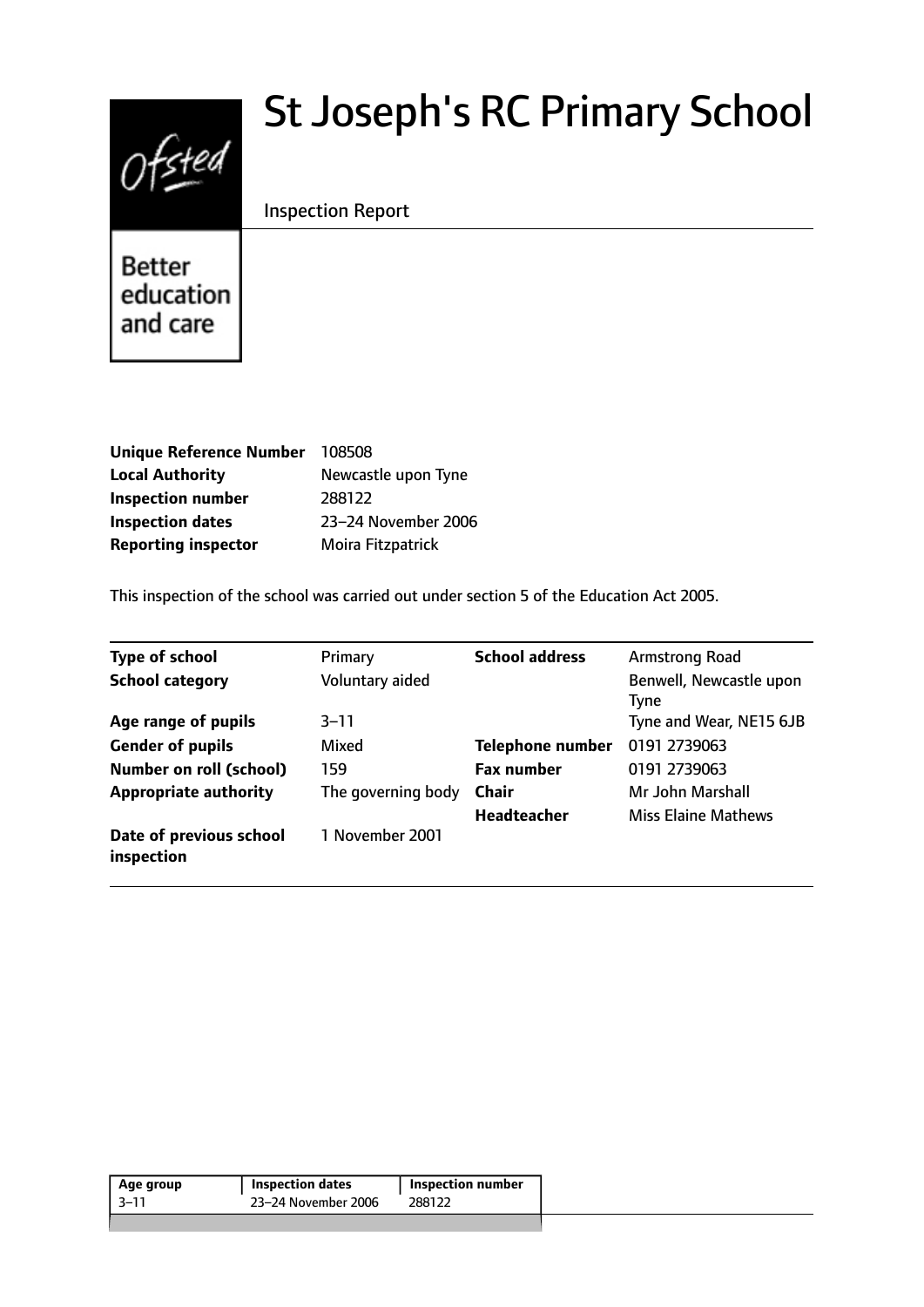© Crown copyright 2006

Website: www.ofsted.gov.uk

This document may be reproduced in whole or in part for non-commercial educational purposes, provided that the information quoted is reproduced without adaptation and the source and date of publication are stated.

Further copies of this report are obtainable from the school. Under the Education Act 2005, the school must provide a copy of this report free of charge to certain categories of people. A charge not exceeding the full cost of reproduction may be made for any other copies supplied.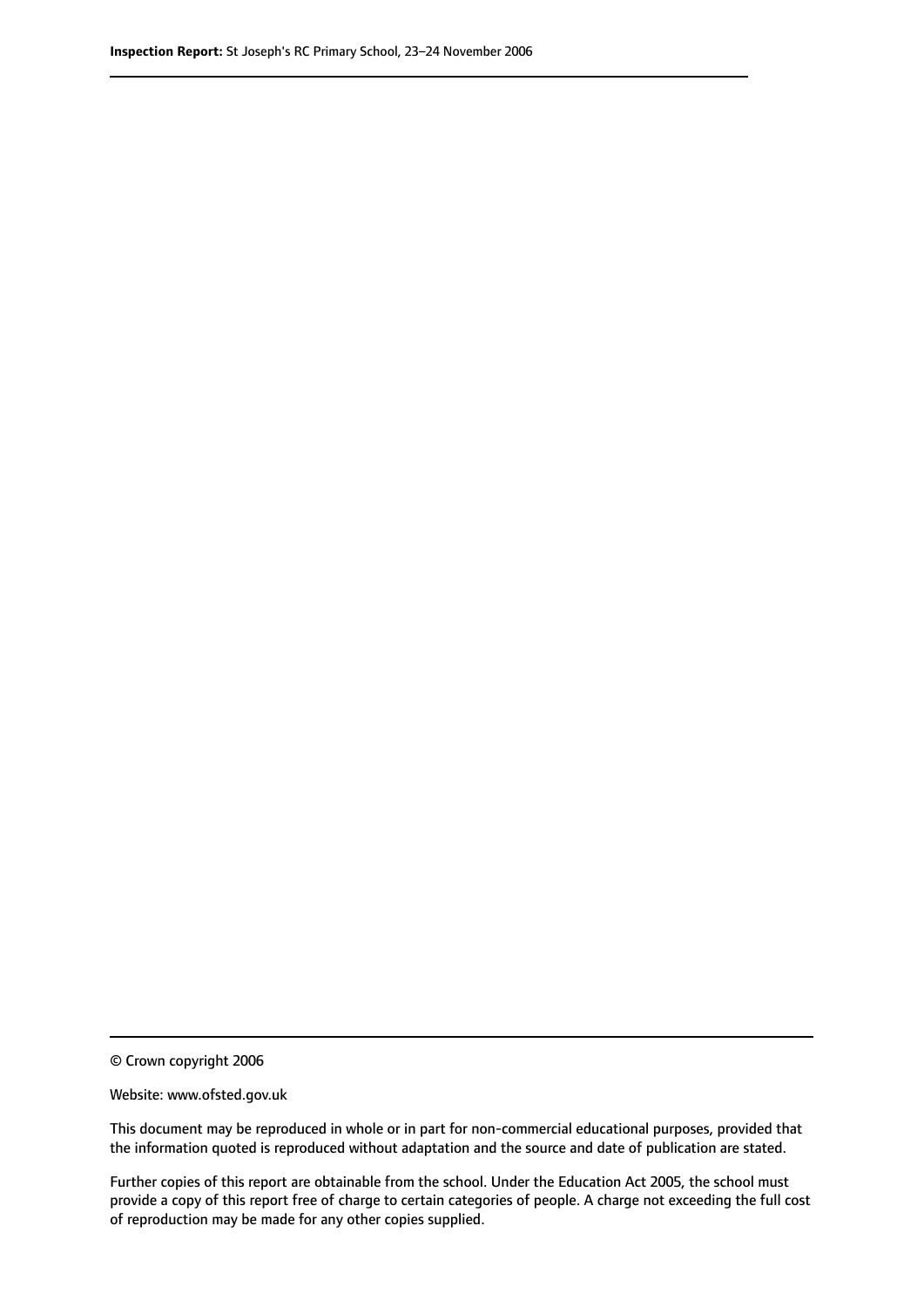# **Introduction**

The inspection was carried out by two Additional Inspectors.

# **Description of the school**

The school is smaller than average and is set in an urban area of high deprivation. The proportion of pupils receiving free school meals is very much higher than average. The proportion of pupils who have learning difficulties and disabilities is average. The school has a diverse population - mainly from White British backgrounds, with 30% from minority ethnic groups, mainly Asian-British and African, and a small number of children of asylum seekers, mainly from other European backgrounds. The percentage of pupils whose first language is not English is three times the national average; most are at an early stage of learning English and between them these pupils speak 15 languages. This has been a significant change in the school community in the last four years, with the numbers of pupils who do not have English as their home language rising from 5% to 30% of the school population.

#### **Key for inspection grades**

| Grade 1 | Outstanding  |
|---------|--------------|
| Grade 2 | Good         |
| Grade 3 | Satisfactory |
| Grade 4 | Inadequate   |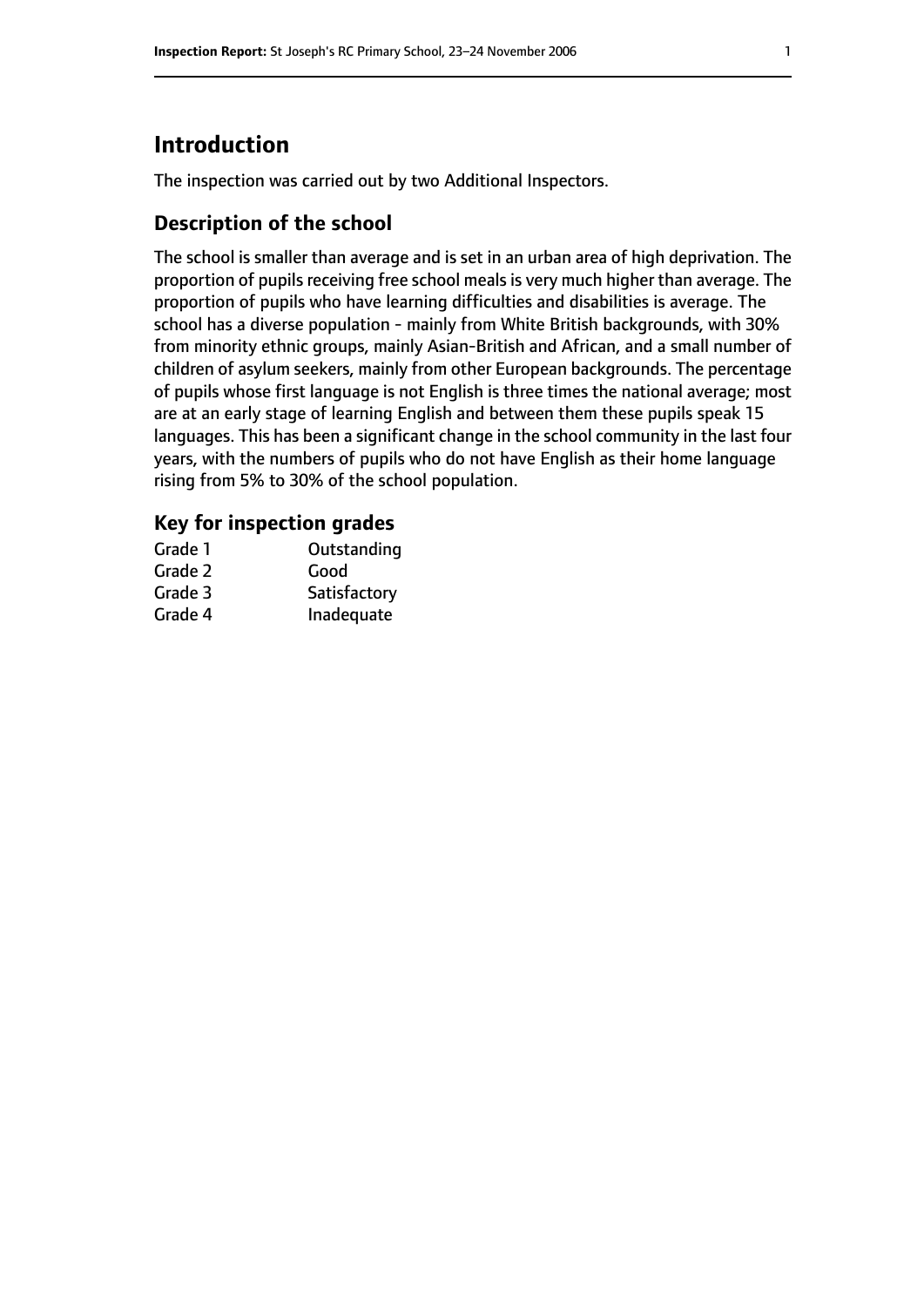# **Overall effectiveness of the school**

#### **Grade: 2**

This is a good school and some aspects of its work are outstanding. The excellent care, guidance and support for pupils reflects the school's Catholic ethos, by helping them overcome a wide range of barriers so that they all achieve well regardless of their starting points, home language or specific needs. Throughout the school, pupils copy the caring attitudes they see in adults by being kind and supportive of each other. Pupils' personal development is good; their enjoyment of learning and their respect for each other are outstanding. These qualities create a happy and harmonious atmosphere in this culturally rich and diverse school community. Pupils have a good understanding of personal safety and well-being which adds to their confidence and sense of self-worth. They work hard and behave well because they want to please the teachers who care so well for them. Their parents are overwhelmingly supportive of all the school does for their children.

By Year 6, pupils achieve well from their low starting points. They reach average standards because they are well taught. The exception is in mathematics, where standards are not as high as in reading and writing. Thorough tracking by the school has recognised this as a priority for improvement. Provision in the Foundation Stage is good and gives children a very good start by providing full-time placement for those in the Nursery. This makes a strong impact on the very low levels of attainment they have when they start school.

Teaching is good and there is some outstanding teaching of older pupils. Teachers' careful planning takes into account the different needs of all pupils so that they are motivated to work hard through activities that bring them success. A minor weakness in teaching is that occasionally teachers do not give pupils clear advice on what to do to improve. The good curriculum provides pupils with plenty of opportunity to develop basic skills while also allowing them to discover special interests and talents, such as playing a musical instrument.

The school is well led and managed at all levels. The headteacher's drive to improve the school by removing barriers to pupils' learning is well supported by all staff and governors. Dedicated and able support from the deputy headteacher helps to maintain high standards in both the academic and the personal development of pupils. Priorities are based securely on rigorous monitoring of the school's work and there is astute evaluation of what are the most important areas for improvement. Finances are well managed to raise standards so that the school gives good value for money.

#### **What the school should do to improve further**

• Raise standards in mathematics in all phases of the school.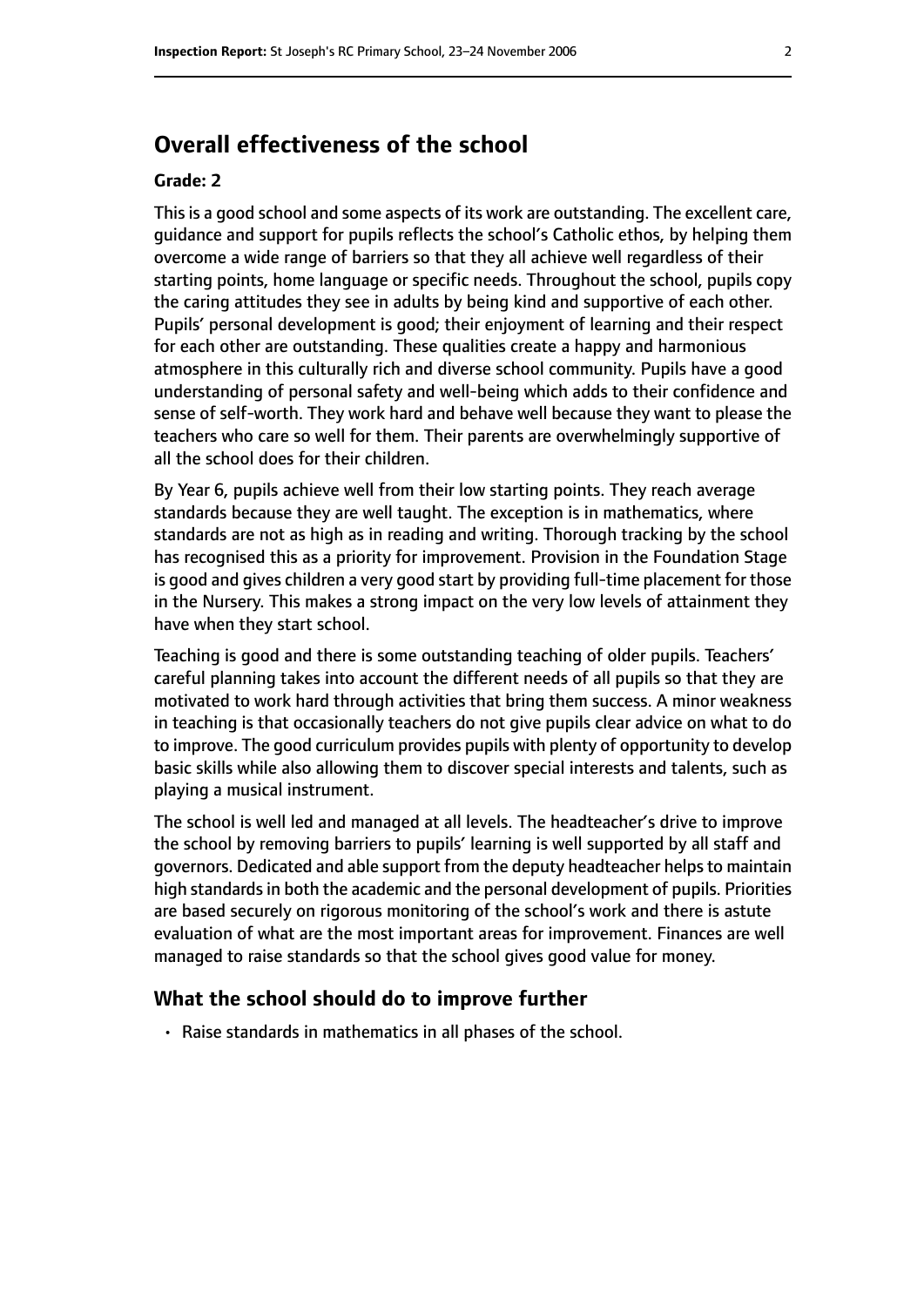# **Achievement and standards**

#### **Grade: 2**

Achievement is good and by Year 6 pupils reach standards that are close to the national average.

Children start school with attainments that are well below those typical for their age, especially in personal, social and emotional development and in communication and mathematical skills. They make good progress, especially in social and emotional development, but generally the majority do not reach all the goals expected by the end of Reception. In Years 1 and 2, pupils continue to make good progress so that by the end of Year 2, while pupils reach standards in national tests that are below average, all have made good gains in reading, writing and mathematics.

By Year 6, pupils reach standards that are close to the national average. This is a significant achievement given their low starting points in the Nursery. The rising trend of performance in English is a result of the school's focus on reading and writing in recent years which has had a strong impact on pupils' skills and confidence. This year, standards in mathematics dipped because of the unexpectedly weak performance of a few pupils in the national tests. Nevertheless, school data show that most pupils made the progress expected and a proportion exceeded this in mathematics. The school now rightly has identified improvements to standards in mathematics as a priority. By Year 6, there is no difference in the performance or achievement of boys and girls.

Pupils who have learning difficulties and disabilities make similar progress to their peers because they receive good support for their learning. Pupils who have English as an additional language are well supported to make good progress both by their peers who offer good support and by adults who carefully monitor how they progress in speaking and understanding English.

# **Personal development and well-being**

#### **Grade: 2**

This aspect of the school's work is good with some outstanding features. The pleasure and enjoyment that the pupils take in their work are exceptional. Behaviour is good. The respect and care pupils show for each other and their consideration for those who are vulnerable are also exceptional. Pupils of different backgrounds and cultures work harmoniously together and the pupils who come to the school with little understanding of English are welcomed and helped by their classmates. The school has been outstandingly successful in creating a safe and secure environment where pupils are happy. The Catholic faith is at the centre of this work and gives everyone, including those of a different religious belief, a sense of the sanctity of life. Pupils' spiritual, moral, social and cultural development is good and they have a clear understanding of right and wrong.

The school does all it can to improve the attendance figures, which are rising steadily as a result of its actions. Pupils feel safe from bullying and discrimination and know there is someone to turn to if they feel at risk. They have a good understanding of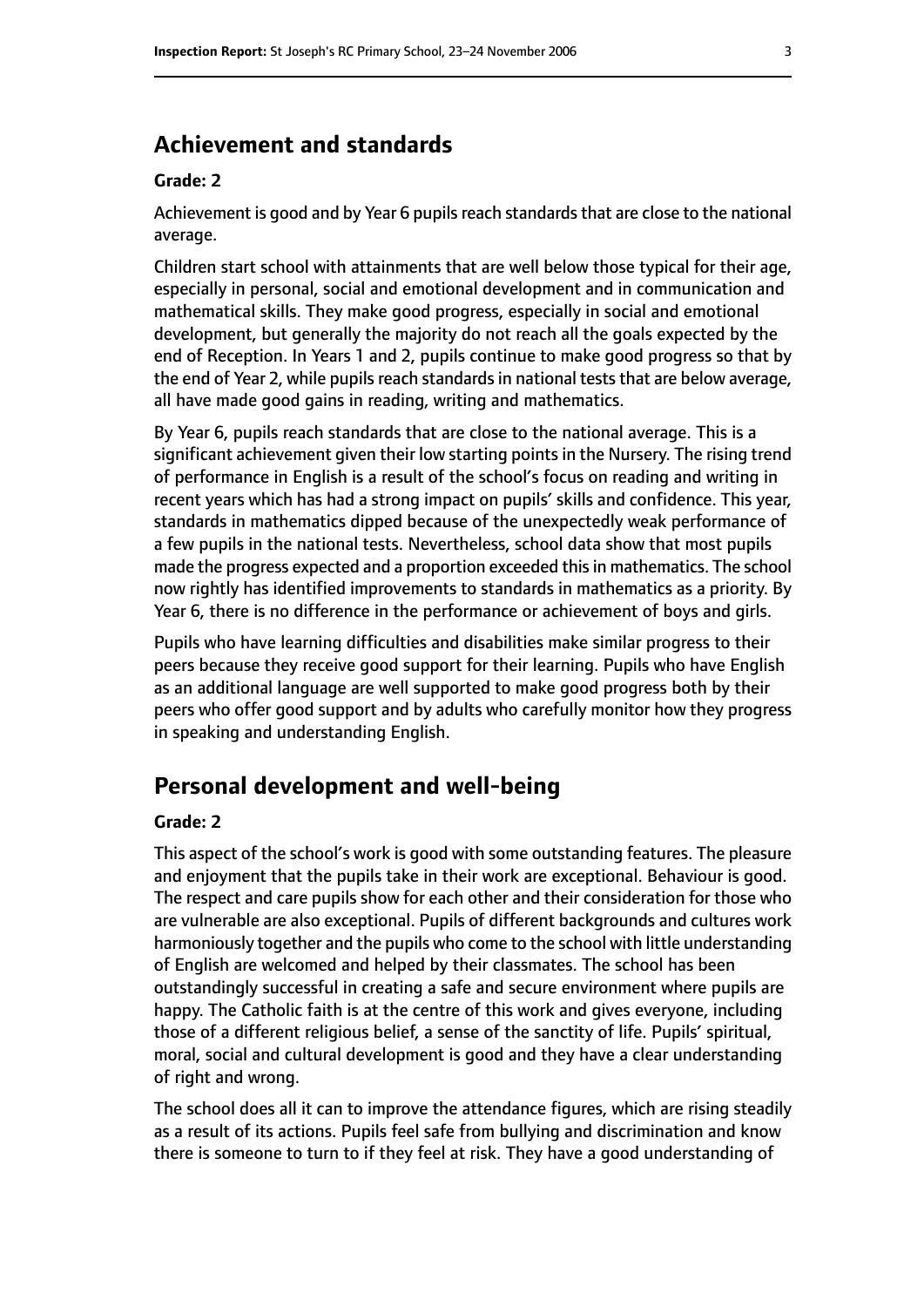how to lead a healthy lifestyle. They understand their rights and responsibilities as members of the school community and they influence its development through their work on the council. Fund raising and charitable activities enable pupils to contribute to the wider community. They have the personal qualities and skills to succeed at school and at work.

# **Quality of provision**

#### **Teaching and learning**

#### **Grade: 2**

The quality of teaching and learning is good overall; there is also some very good and outstanding teaching of older pupils. A strength of teaching throughout the school is the quality of teachers' planning. Teachers make good use of learning assessments to plan precisely for different groups so that all pupils learn at a good rate. This is a significant achievement when taking into account the wide range of abilities and needs in every class. Occasionally, teachers' feedback on learning is a little lacking in advice on specific targets for improvement.

Teachers set interesting tasks that both motivate and bring success to pupils of all abilities. This helps pupils to concentrate for long periods. Teachers' high expectations of pupils' behaviour, effort and support for each other play an important part in the good progress that is made. From the earliest age, children work hard to please their teachers and their love of learning creates a buzz of excitement when the school is at work. Pupils who learn English as an additional language are well supported by teachers and teaching assistants who plan so that they learn from activities that overcome language barriers. They are also helped to learn English at a rapid rate through the eager support they get from classmates and friends.

#### **Curriculum and other activities**

#### **Grade: 2**

The curriculum is good. It meets statutory requirements and is well matched to the needs of the pupils. There is good provision for improving pupils' literacy and computer skills and increased resources and time have been allocated to developing numeracy skills. Education for health and safety is good. There is a wide range of extra-curricular activities which have a high take-up and which enrich pupils' understanding and enjoyment of their work. The residential visits for the older pupils broaden their horizons and test their adaptability in unfamiliar surroundings. Financial support is available to ensure that no pupil is debarred from such experiences. The curricular arrangements to smooth the transition to secondary school are very good and the school also benefits from a teaching and training input from this sector.

The school has as a priority for improvement the promotion of an integrated and coherent approach to the teaching and learning of subjects other than English, mathematics and science. This is developing well this term and having a positive impact on pupils' learning.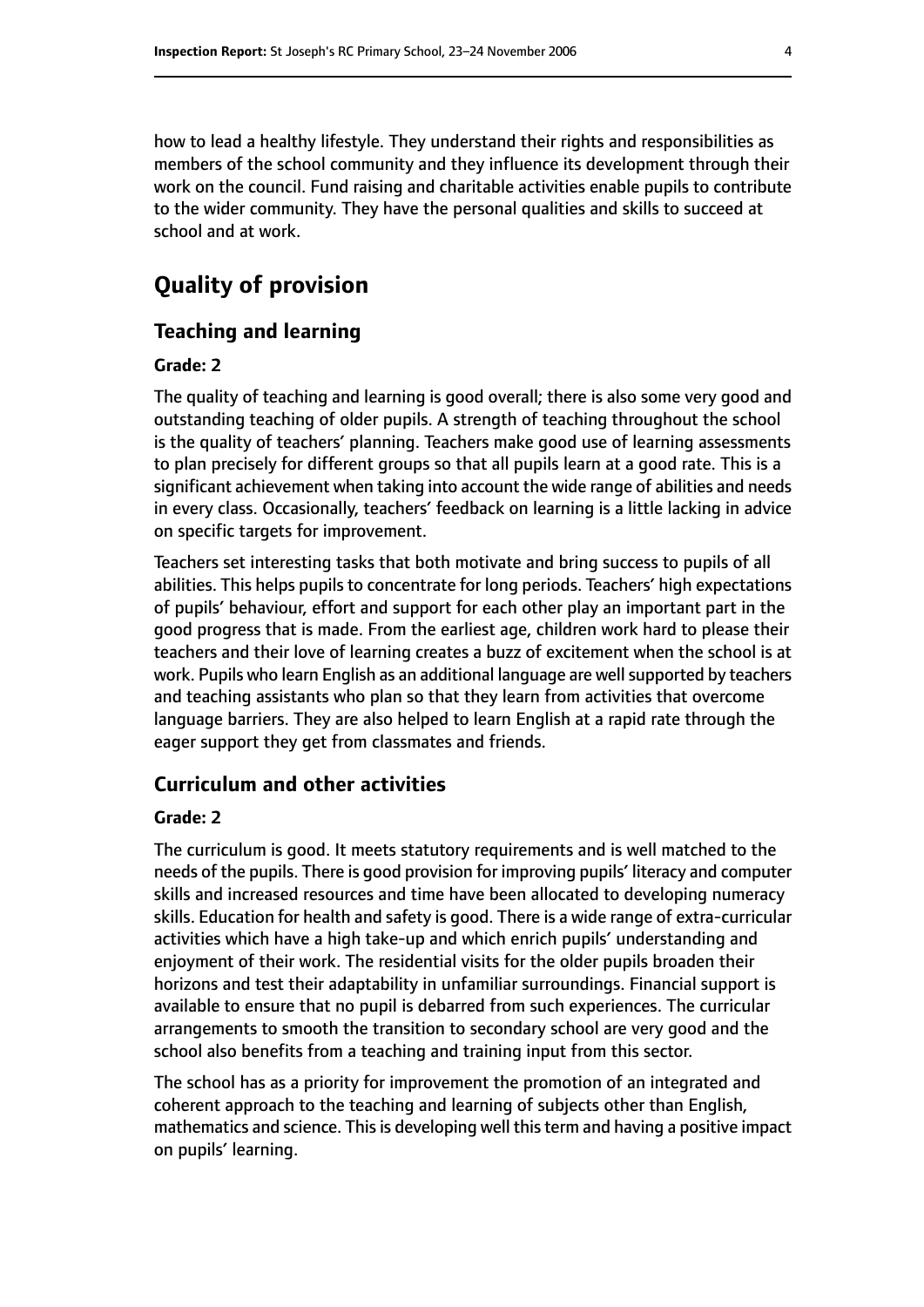#### **Care, guidance and support**

#### **Grade: 1**

This aspect of the school's work is outstanding. Pupils feel safe and valued because the climate of care and support throughout the school is exceptional. This is most evident in the way the school meets the needs of its most vulnerable pupils. Those with learning difficulties and those for whom English is not a first language are cared for well, supported effectively in their learning and included in all activities. It is this sense of security which enables all pupils to meet the challenging learning targets which are set for them. There are rigorous systems for checking on pupils' progress and well-being and for helping them to make choices. Effective action is taken when things are not as they should be. Child protection measures, including safeguarding checks, are in place and used appropriately by all who work in the school. Health and safety checks are undertaken on a regular basis, and when visits are planned out of school. Pupils receive very good guidance when moving to the next stage of their education. The vast majority of parents are appreciative of what the school does for their children.

### **Leadership and management**

#### **Grade: 2**

Leadership and management are good with some outstanding features. The school's very high commitment to the inclusion of every child and the shared sense of purpose are exemplary. The Catholic ethos underpins the care and support that permeate the work of the school, giving a very strong sense of security to the pupils; morale is high. The school's success stems from the very good leadership of the headteacher, supported by a very able deputy headteacher and the commitment and skills of the teachers and support staff.

The headteacher's excellent understanding of the school's strengths and areas for development are the product of rigorous monitoring and evaluation of the school's work by staff and governors, and the headteacher's incisive analysis of the information gained. High quality teamwork and commitment among staff is a product of their involvement in and shared responsibility for improving the school. The school's finances are managed very well, so that spending is targeted effectively on raising standards and improving provision. The school gives good value for money.

The school has risen well to the challenge of significant changes to its intake in recent years. The many pupils who have joined with little or no spoken English have been very well integrated and taught. This success reflects the schools very high commitment to the inclusion of every child in all that it has to offer. The school has improved well since the last inspection and has a good capacity to continue to improve.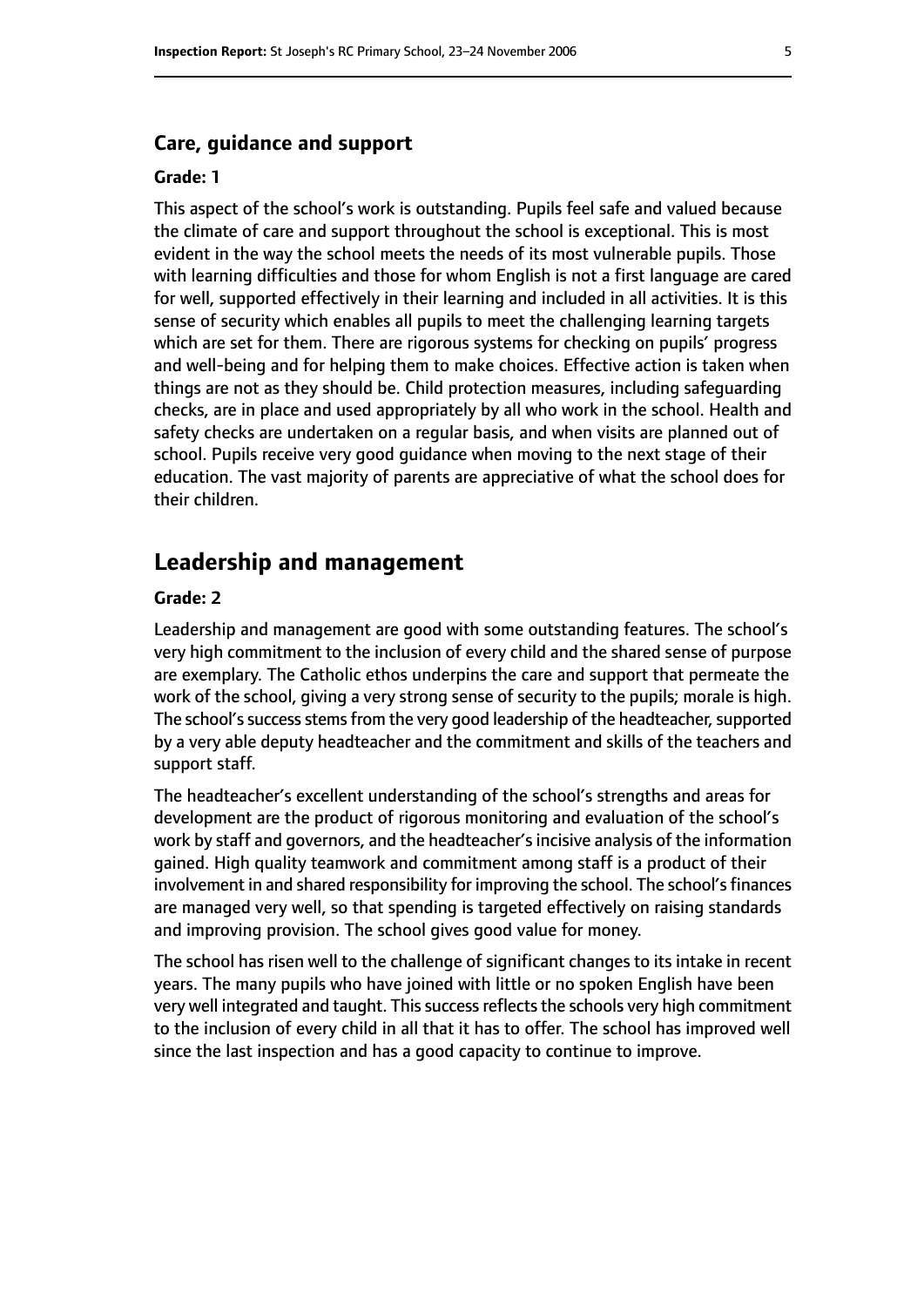**Any complaints about the inspection or the report should be made following the procedures set out inthe guidance 'Complaints about school inspection', whichis available from Ofsted's website: www.ofsted.gov.uk.**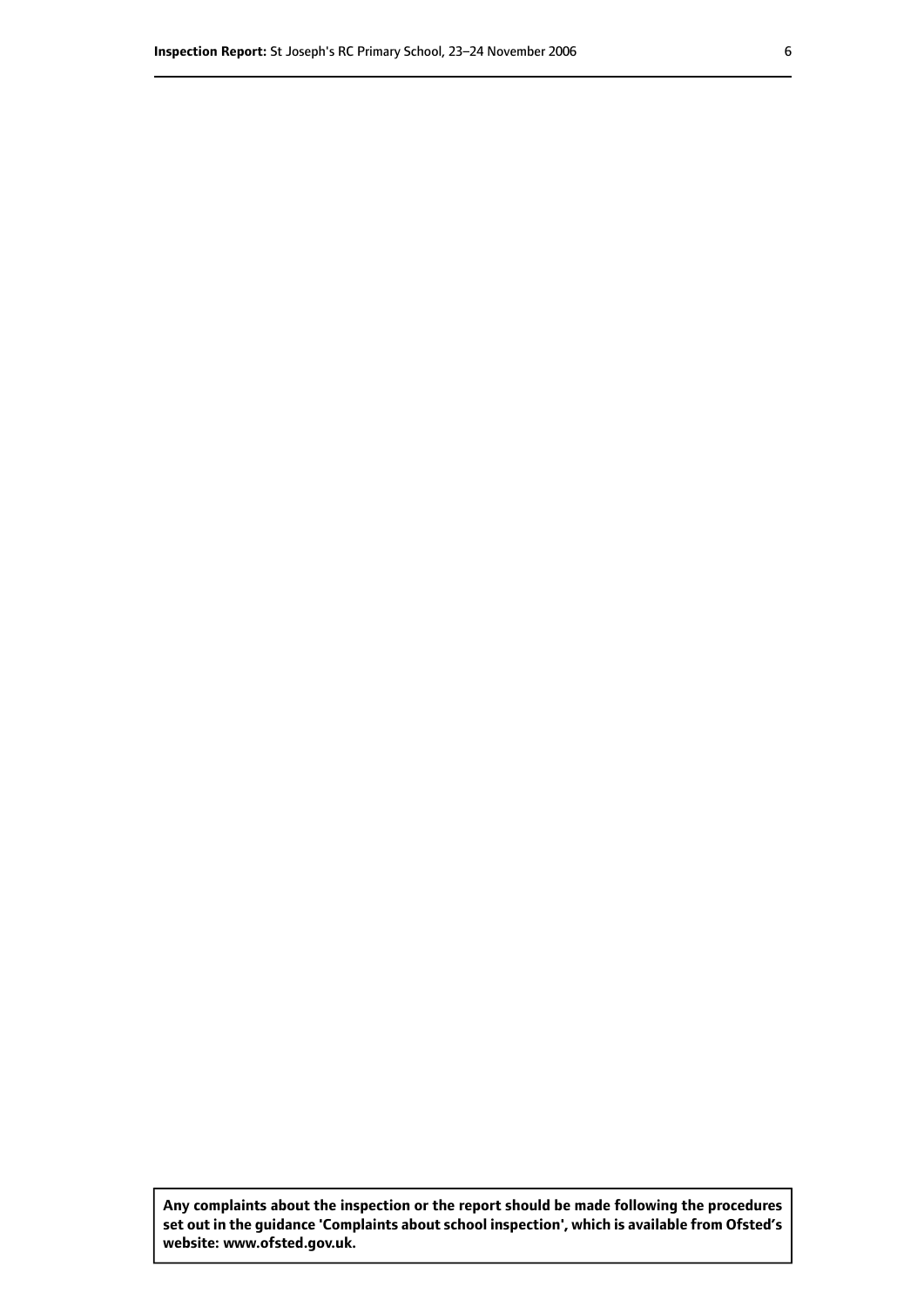# **Inspection judgements**

| Key to judgements: grade 1 is outstanding, grade 2 good, grade 3 satisfactory, and grade 4 | School         |
|--------------------------------------------------------------------------------------------|----------------|
| inadeauate                                                                                 | <b>Overall</b> |

# **Overall effectiveness**

| How effective, efficient and inclusive is the provision of education, integrated<br>care and any extended services in meeting the needs of learners? |     |
|------------------------------------------------------------------------------------------------------------------------------------------------------|-----|
| How well does the school work in partnership with others to promote learners'<br>well-being?                                                         |     |
| The quality and standards in the Foundation Stage                                                                                                    |     |
| The effectiveness of the school's self-evaluation                                                                                                    |     |
| The capacity to make any necessary improvements                                                                                                      |     |
| Effective steps have been taken to promote improvement since the last<br>inspection                                                                  | Yes |

## **Achievement and standards**

| How well do learners achieve?                                                                               |  |
|-------------------------------------------------------------------------------------------------------------|--|
| The standards <sup>1</sup> reached by learners                                                              |  |
| How well learners make progress, taking account of any significant variations between<br>groups of learners |  |
| How well learners with learning difficulties and disabilities make progress                                 |  |

# **Personal development and well-being**

| How good is the overall personal development and well-being of the<br>learners?                                  |  |
|------------------------------------------------------------------------------------------------------------------|--|
| The extent of learners' spiritual, moral, social and cultural development                                        |  |
| The behaviour of learners                                                                                        |  |
| The attendance of learners                                                                                       |  |
| How well learners enjoy their education                                                                          |  |
| The extent to which learners adopt safe practices                                                                |  |
| The extent to which learners adopt healthy lifestyles                                                            |  |
| The extent to which learners make a positive contribution to the community                                       |  |
| How well learners develop workplace and other skills that will contribute to<br>their future economic well-being |  |

# **The quality of provision**

| How effective are teaching and learning in meeting the full range of the<br>learners' needs?          |  |
|-------------------------------------------------------------------------------------------------------|--|
| How well do the curriculum and other activities meet the range of needs<br>and interests of learners? |  |
| How well are learners cared for, guided and supported?                                                |  |

 $^1$  Grade 1 - Exceptionally and consistently high; Grade 2 - Generally above average with none significantly below average; Grade 3 - Broadly average to below average; Grade 4 - Exceptionally low.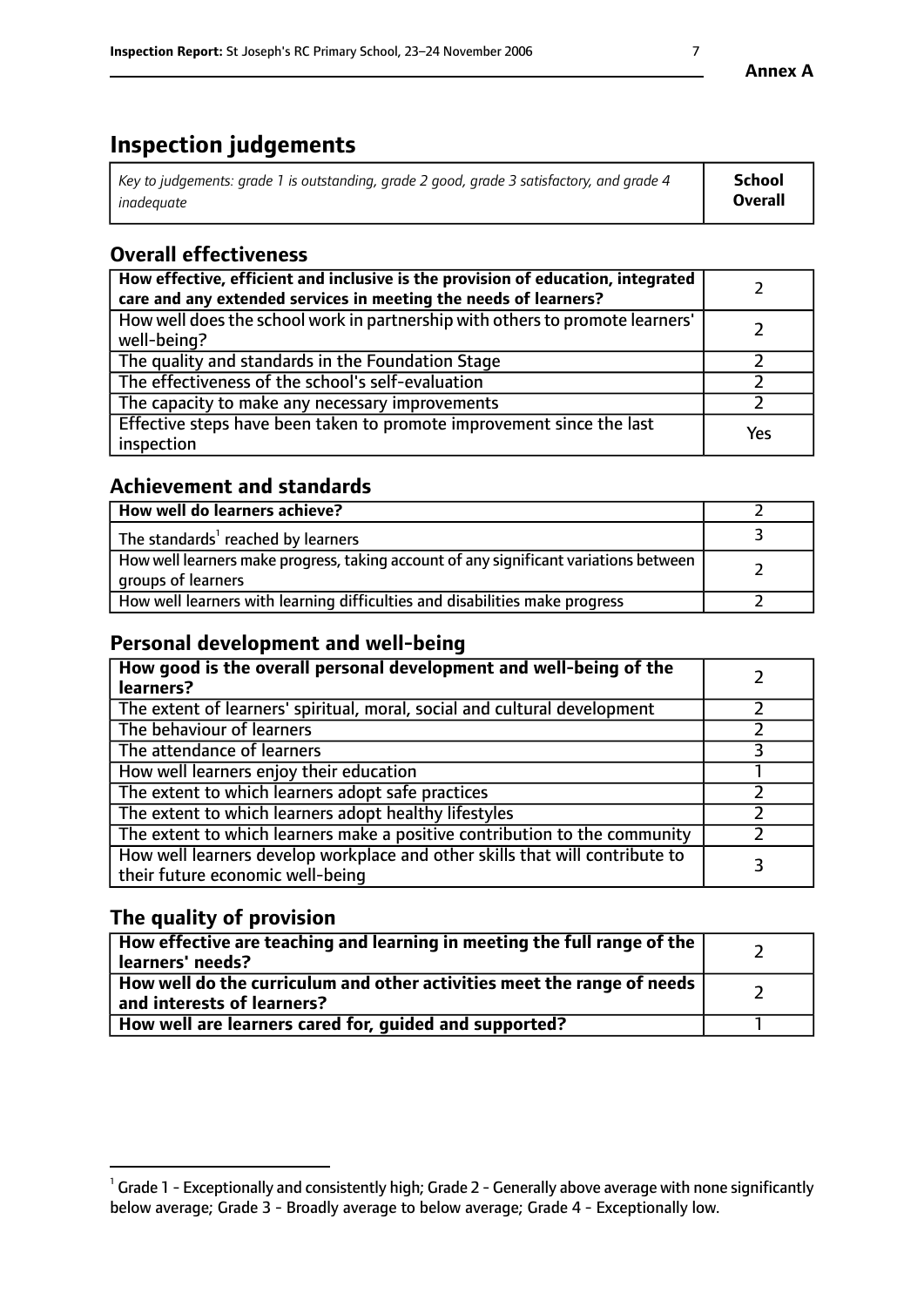# **Leadership and management**

| How effective are leadership and management in raising achievement<br>and supporting all learners?                                              |               |
|-------------------------------------------------------------------------------------------------------------------------------------------------|---------------|
| How effectively leaders and managers at all levels set clear direction leading<br>to improvement and promote high quality of care and education |               |
| How effectively performance is monitored, evaluated and improved to meet<br>challenging targets                                                 |               |
| How well equality of opportunity is promoted and discrimination tackled so<br>that all learners achieve as well as they can                     |               |
| How effectively and efficiently resources, including staff, are deployed to<br>achieve value for money                                          | $\mathcal{P}$ |
| The extent to which governors and other supervisory boards discharge their<br>responsibilities                                                  |               |
| Do procedures for safequarding learners meet current government<br>requirements?                                                                | Yes           |
| Does this school require special measures?                                                                                                      | No            |
| Does this school require a notice to improve?                                                                                                   | <b>No</b>     |